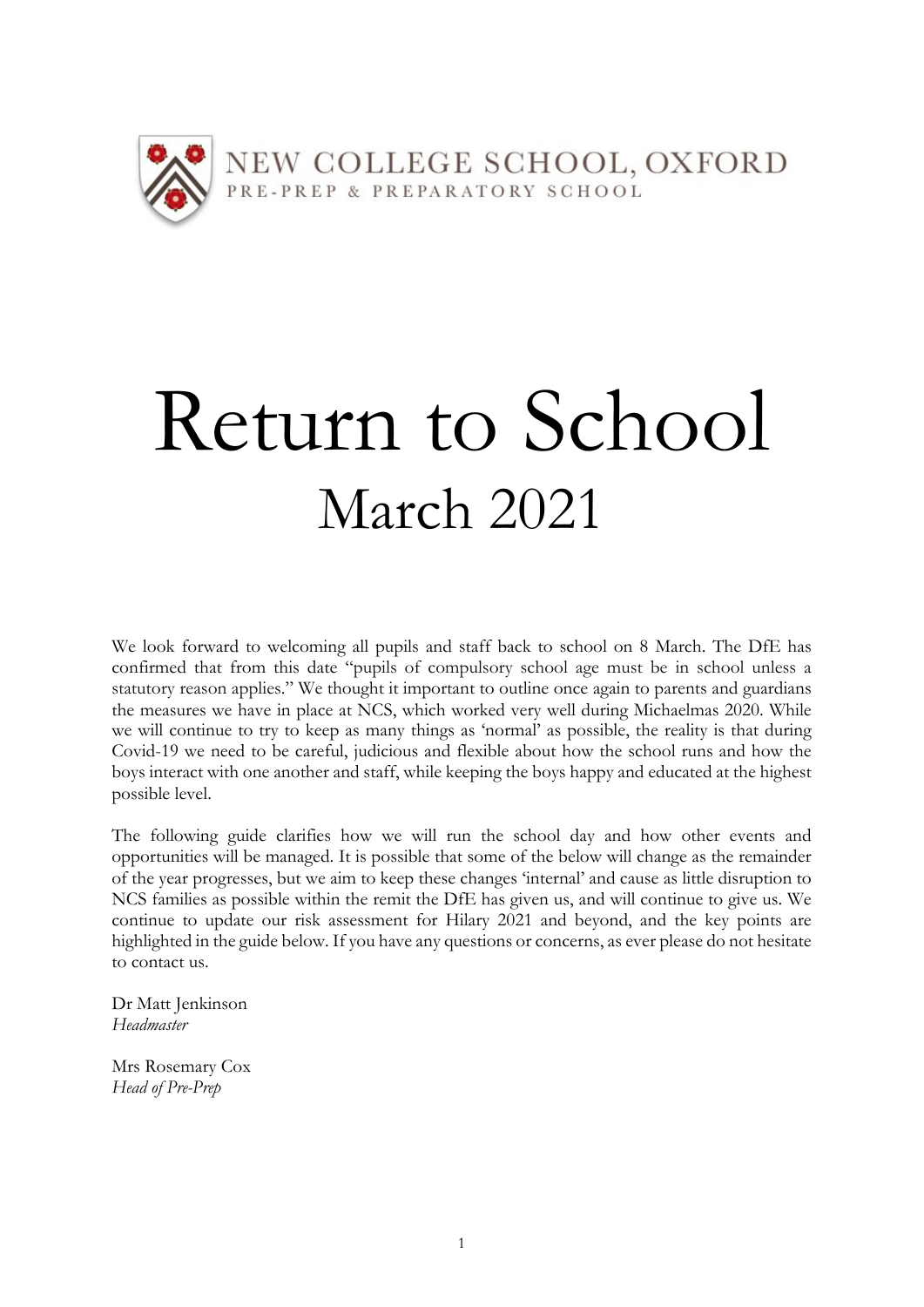# **Testing**

- Pupils in Years 7 and 8 will need to have three on-site tests from 8 March. Following these, we are told that the DfE will provide home testing kits for parents to use with their Year 7/8 children twice a week
- On Monday 8 March Year 8/8S should arrive at 8am and go straight to the sports hall via the bi-fold doors. Year 7 should then arrive at 8.30am and do the same. On that Monday the boys will have a Covid-19 Lateral Flow Test and be kept socially distanced and out of lessons until their test has come back negative. If a test comes back positive, the procedure outlined below will be followed as the pupil's parent is contacted to return to school to pick them up immediately. Once a test has come back negative, pupils may attend lessons. Further on-site testing will occur at 8am on Thursday 11 March and Monday 15 March for Year 8/8S, and at 8am on Friday 12 March and Tuesday 16 March for Year 7
- Parents have already given their permission for their sons to have Covid-19 Lateral Flow Tests, following our Parentmail in January. Pupils aged 12 and older are able to selfadminister the tests; those aged 11 will need adult assistance
- Members of NCS staff will continue to have two on-site tests per week until we have been provided with home testing devices, at which point members of staff will test themselves at home
- The DfE advises that "Primary age pupils will not be tested with Lateral Flow Devices. Public Health England have advised there are currently limited public health benefits attached to testing primary pupils with lateral flow devices. Primary age pupils may find the LFD testing process unpleasant and are unable to self-swab. We will review this approach in the light of any emerging evidence."

# **Grouping and Minimising Contact**

- The DfE's guidance has stated that "The overarching principle to apply is reducing the number of contacts between children and staff. This can be achieved through keeping groups separate (in 'bubbles') and through maintaining distance between individuals." The balance between these measures depends on children's ability to distance, the layout of the school, and the feasibility of keeping distinct groups separate while offering a broad curriculum. The DfE has also stated that there are benefits to partial implementation: "Both the approaches of separating groups and maintaining distance are not 'all-ornothing' options, and will still bring benefits even if implemented partially"
- The DfE has also conceded that "the use of small groups restricts the normal operation of schools and presents both educational and logistical challenges, including the cleaning and use of shared spaces, such as playgrounds, boarding houses, dining halls, and toilets, and the provision of specialist teaching"; "maintaining consistent groups remains important, but given the decrease in the prevalence of coronavirus (COVID-19) and the resumption of the full range of curriculum subjects, schools may need to change the emphasis on bubbles within their system of controls and increase the size of these groups." Class-size bubbles are recommended for primary-age children and whatever the size of the group, they should be kept apart from other groups where possible and older children should be encouraged to keep their distance within groups
- We will group pupils together by year group and avoid contact between year groups as much as is possible; any occasions where they might be contact between year groups will be risk assessed
- Staff will maintain distance from pupils and other staff as much as possible; there is an understanding that this will be more difficult, and inappropriate, when dealing with younger pupils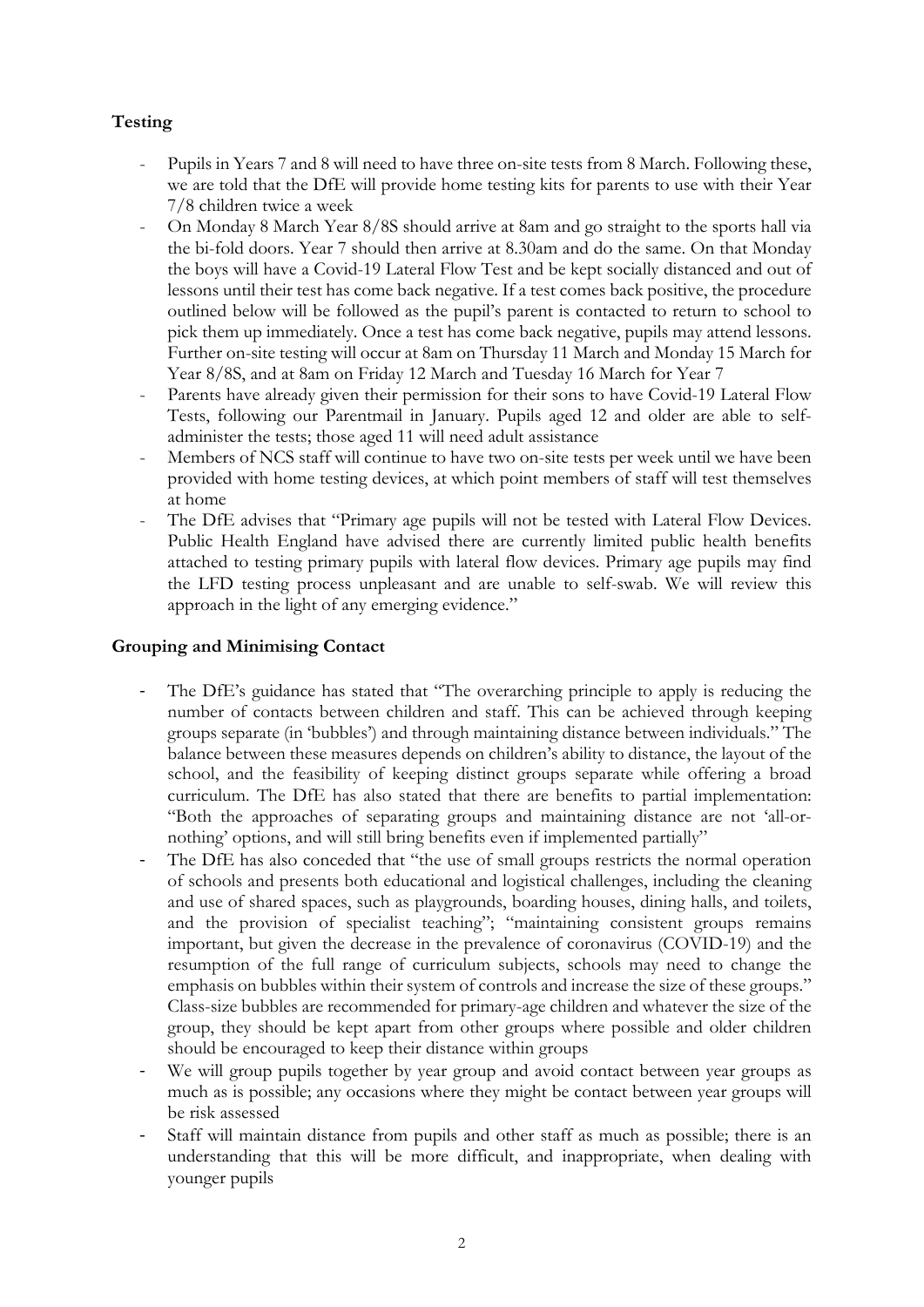- Social distancing will be maintained where possible. While the DfE has conceded that "younger children will not be able to maintain social distancing, and it is acceptable for them not to distance within their group", we will encourage older boys to maintain social distancing when feasible
- The DfE has made the following concession: "Some schools may keep children in their class groups for the majority of the classroom time, but also allow mixing into wider groups for specialist teaching, wraparound care and transport … Siblings may also be in different groups. Endeavouring to keep these groups at least partially separate and minimising contacts between children will still offer public health benefits as it reduces the network of possible direct transmission." It may therefore be possible, with the appropriate riskassessed measures in place, for there to be occasional contact between members of different bubbles. Should this occur, for example with afterschool care or specialist provision, we will endeavour to keep members from different bubbles apart as much as possible
- In the event that the boys use dedicated school (i.e. not public) transport such as buses or coaches, the boys should stay in their year group bubbles as much as possible; hands should be washed or sanitised upon boarding and disembarking; distancing should be maintained wherever possible; queuing and boarding should be distanced and organised; the vehicle should have an enhanced cleaning schedule, including before and after the journey; face coverings should be used by over 11s, especially if they come into very close contact with someone outside of their group or who they would not normally meet, unless they are exempt

# **Hygiene and Prevention of Infection**

- There will be robust hand and respiratory hygiene, with hands cleaned thoroughly more often than usual and good respiratory hygiene promoted by the 'catch it, bin it, kill it' approach; pupils should clean their hands regularly, including when they arrive at school, when they return from breaks, when they change rooms and before and after eating. Extra hand sanitisers have been installed outside classrooms and in corridors to facilitate this; younger children should be supervised to minimise the chances of ingesting sanitiser products. They will also be reminded of the dangers of ingestion. We understand that there may, very occasionally, be a nationwide shortage of sanitiser products; soap and warm water is always available in toilet areas
- There will be enhanced cleaning arrangements, including cleaning frequently touched surfaces often using products such as detergents and bleach. The cleaning schedule includes more frequent cleaning of rooms and shared areas, as well as outdoor play equipment, that are used by different groups and frequently touched surfaces being cleaned more often than normal
- PPE is available where necessary and appropriate according to DfE guidance. Those circumstances include "where an individual child or young person becomes ill with coronavirus (COVID-19) symptoms while at schools, and only then if a distance of 2 metres cannot be maintained" and "where a child or young person already has routine intimate care needs that involves the use of PPE", or where aerosol generating procedures (AGPs) are occurring

# **Face Coverings**

Year 7 and 8/8S pupils will need to wear face coverings **inside** – including during lessons – especially where it is not possible to maintain 2m social distancing. The DfE's exceptions include "situations where wearing a face covering would impact on the ability to take part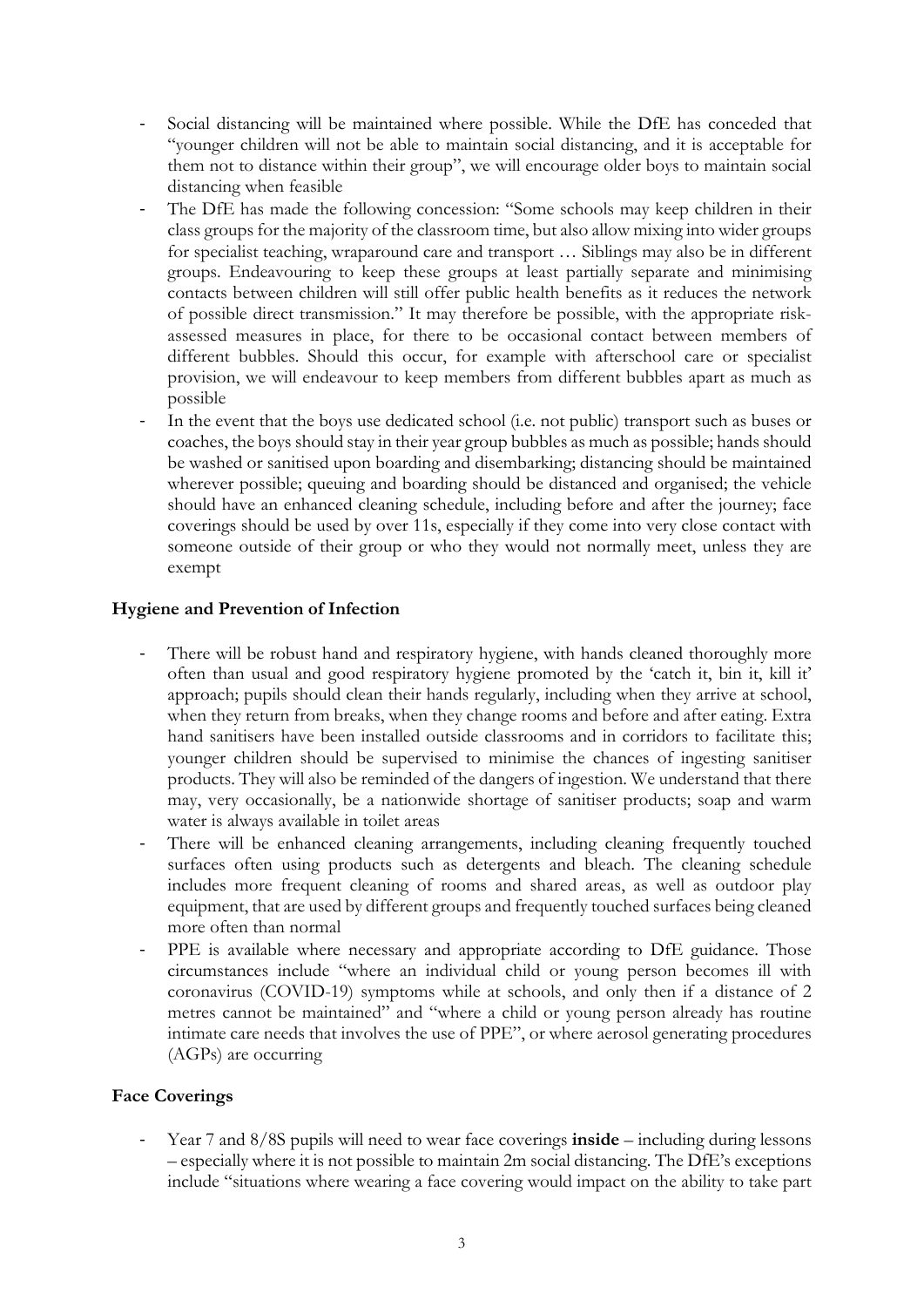in exercise or strenuous activity, for example in PE lessons". Adults on site should wear face coverings "when moving around the premises, [including] outside of classrooms, such as in corridors and communal areas where social distancing cannot easily be maintained."

- This also applies to staff and Year 7 and 8 pupils entering New College buildings. It would be much appreciated if parents could ensure that the relevant pupils are provided with these face coverings (and storage bags) as part of their daily uniform. There remain some exceptions. Please confirm in writing to **office**@newcollegeschool.org **only** if one or more of the following exceptions would apply to your son(s): people who cannot put on, wear or remove a face covering because of a physical or mental illness or impairment, or disability; where putting on, wearing or removing a face covering will cause severe distress; if you are speaking to or providing assistance to someone who relies on lip reading, clear sound or facial expressions to communicate; in order to take medication
- The school will provide two washable face coverings (with filter) to each pupil in Year 7 and Year 8/8S. We also have disposable coverings available in an emergency, and we are also relaxed about boys wearing their own face coverings from home
- Face coverings should only be worn in accordance with other procedures. Clear instructions are available in form rooms about how to put on, remove, store and dispense of face coverings to avoid inadvertently increasing the risks of transmission. Safe wearing of face coverings requires cleaning of hands before and after touching – including to remove or put them on – and the safe storage of them in individual, sealable plastic bags between use. Where a face covering becomes damp, it should not be worn and should be replaced carefully. If face masks have been worn, for example on the journey to school, pupils and colleagues will be advised on how to remove those masks safely: "[They must not] touch the front of their face covering during use or when removing them. They must wash their hands immediately on arrival ... dispose of temporary face coverings in a covered bin or place reusable face coverings in a plastic bag they can take home with them, and then wash their hands again before heading to their classroom." Posters are present around the school to remind pupils and staff of this process

## **Responding to Infection**

- The DfE states that "We know that the predominant new variant of coronavirus (COVID-19) is more transmissible however PHE advice remains that the way to control this virus is with the system of controls, even with the current new variants."
- NCS will continue to engage with the NHS Test and Trace programme
- Any cases of Covid-19 among the NCS community will be managed following DfE and/or local health protection team advice
- Staff members and parents/carers must understand that they will need to be ready and willing to: book a test if they are displaying symptoms (all children can be tested, including children under 5, but children aged 11 and under will need to be helped by their parents/carers if using a home testing kit); provide details of anyone they have been in close contact with if they were to test positive for coronavirus (COVID-19) or if asked by NHS Test and Trace; self-isolate if they have been in close contact with someone who develops coronavirus (COVID-19) symptoms or someone who tests positive for coronavirus (COVID-19). Anyone who displays symptoms of coronavirus (COVID-19) can and should get a test. Tests can be booked online through the NHS testing and tracing for coronavirus website, or ordered by telephone via NHS 119 Essential workers, which includes anyone involved in education or childcare, have priority access to testing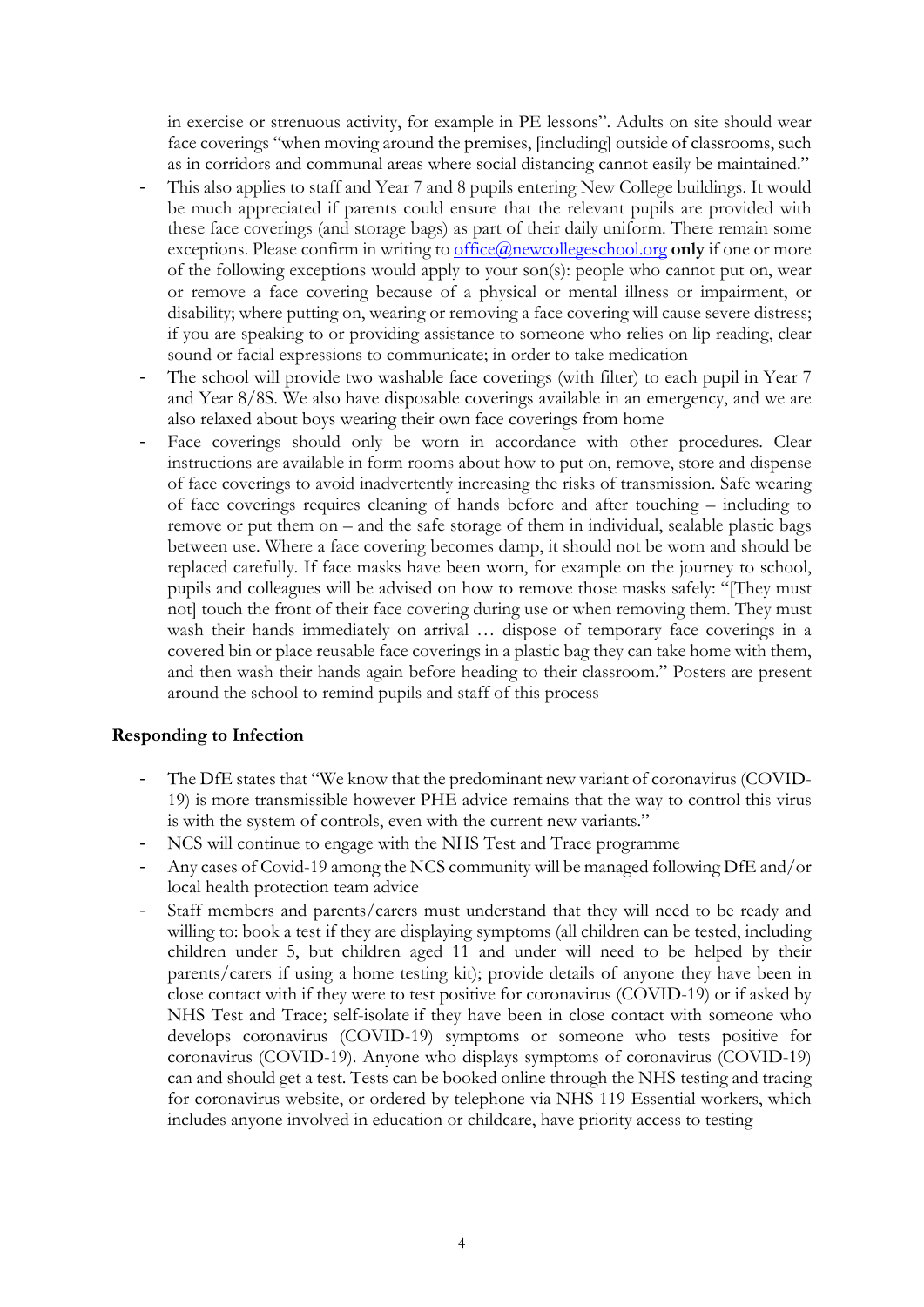Pupils, staff and other adults must not come into the school if:

- they have one or more coronavirus (COVID-19) symptoms
- a member of their household (including someone in their support bubble or childcare bubble if they have one) has coronavirus (COVID-19) symptoms
- they are required to quarantine having recently visited countries outside the Common Travel Area
- they have had a positive test

They must immediately cease to attend and not attend for at least 10 days from the day after:

- the start of their symptoms
- the test date if they did not have any symptoms but have had a positive test (whether this was a Lateral Flow Device (LFD) or Polymerase Chain Reaction (PCR) test)

Anyone told to isolate by NHS Test and Trace or by their public health protection team has a legal obligation to self-isolate, but they may leave home to avoid injury or illness or to escape risk of harm.

If anyone in the school develops a new and continuous cough or a high temperature, or has a loss of, or change in, their normal sense of taste or smell (anosmia), they will:

- be sent home to begin isolation the isolation period includes the day the symptoms started and the next 10 full days
- be advised to follow the guidance for households with possible or confirmed coronavirus (COVID-19) infection
- be advised to arrange to have a test as soon as possible to see if they have coronavirus (COVID-19)

If a pupil is awaiting collection, they will be moved to a room where they can be isolated behind a closed door, depending on the age and needs of the pupil, with appropriate adult supervision. A window will be opened for ventilation. In the unlikely event that it is not possible to isolate them, they will be moved to an area which is at least 2 metres away from other people. PPE will be worn by staff caring for the child while they await collection if a distance of 2 metres cannot be maintained. If they need to go to the bathroom while waiting to be collected, they should use a separate bathroom if possible. The bathroom must be cleaned and disinfected using standard cleaning products before being used by anyone else.

Other members of their household (including any siblings and members of their support or childcare bubble if they have one) should self-isolate. Their isolation period includes the day symptoms started for the first person in their household, or the day their test was taken if they did not have symptoms, whether this was a Lateral Flow Device (LFD) or Polymerase Chain Reaction (PCR) test), and the next 10 full days. If a member of the household starts to display symptoms while self- isolating they will need to restart the 10 day isolation period and book a test. If anyone tests positive whilst not experiencing symptoms but develops symptoms during the isolation period, they must restart the 10 day isolation period from the day they developed symptoms.

Any member of staff who has provided close contact care to someone with symptoms, regardless of whether they are wearing PPE, and all other members of staff or pupils who have been in close contact with that person, does not need to go home to self-isolate unless: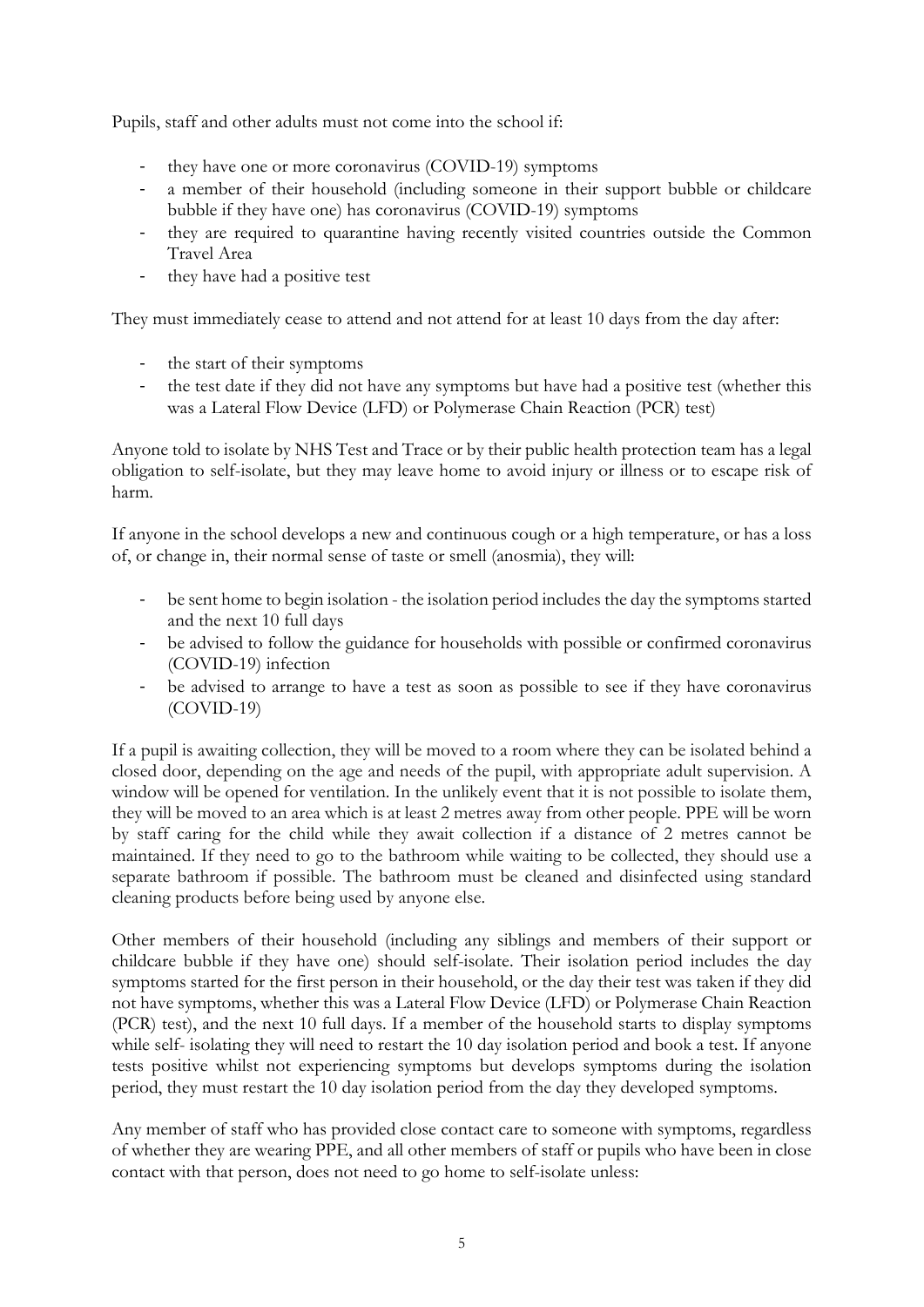- the symptomatic person subsequently tests positive
- they develop symptoms themselves (in which case, they should self-isolate immediately and arrange to have a test)
- they are requested to do so by NHS Test and Trace or the Public Health England (PHE) advice service (or PHE local health protection team if escalated)
- they have tested positive from an LFD test as part of a community or worker programme

Everyone must wash their hands thoroughly for 20 seconds with soap and running water or use hand sanitiser after any contact with someone who is unwell. The area around the person with symptoms must be cleaned, to reduce the risk of passing the infection on to other people.

A note on shielding: a small number of pupils may still be unable to attend in line with public health advice because they are self-isolating and have had symptoms or a positive test result themselves; or because they are a close contact of someone who has coronavirus (COVID-19). Some pupils no longer required to shield but who generally remain under the care of a specialist health professional may need to discuss their care with their health professional before returning to school (usually at their next planned clinical appointment). Where a pupil is unable to attend school because they are complying with official clinical and/or public health advice, we will continue to offer them access to remote education. Indeed, should we be mandated to return to remote learning for some or all pupils, our remote learning provision from Hilary 2021 will be in place, with appropriate provision for each year group.

# **Remote Education**

The DfE states that "Attendance will be mandatory for all pupils of compulsory school age from 8 March. In the event that government guidance means that a class, group or small number of pupils need to self-isolate or that clinically extremely vulnerable children are to shield, all such pupils not physically unwell should have access to remote education as soon as reasonably practicable, which may be the next school day." In these instances our remote learning protocols (including those for safeguarding) from Hilary 2021 will be in place, with use of live lessons, the VLE, and independent work as appropriate.

## **Visitors On Site**

We are afraid that, as we need to minimise the number of visitors on site, parents will not be able to come into the playground or the school buildings without a prior appointment, but should wait (appropriately socially distanced) for their children on Savile Road or, for the older boys, the surrounding roads if possible. Please arrive and depart during the allotted times to allow for safe departure of other pupils in later slots. Any meetings with parents or guardians should be held online where at all possible; this will include our start-of-year information evenings. If there are circumstances in which an online meeting is not possible, any in-person meeting should be risk assessed, should take place outside if at all possible (and if that meeting can be done confidentially), or should take place in a well-ventilated room with at least 2m between individuals.

## **Arrivals**

At drop-off and pick-up parents should maintain 2m social distancing, wear face coverings, and please avoid congregating for longer than necessary. Pre-Prep boys should arrive and depart via the white gate in the front garden of 1 Savile Road. This is half-way down Savile Road and should help alleviate congestion around the main gates. (If a pre-prep pupil arrives at a time when these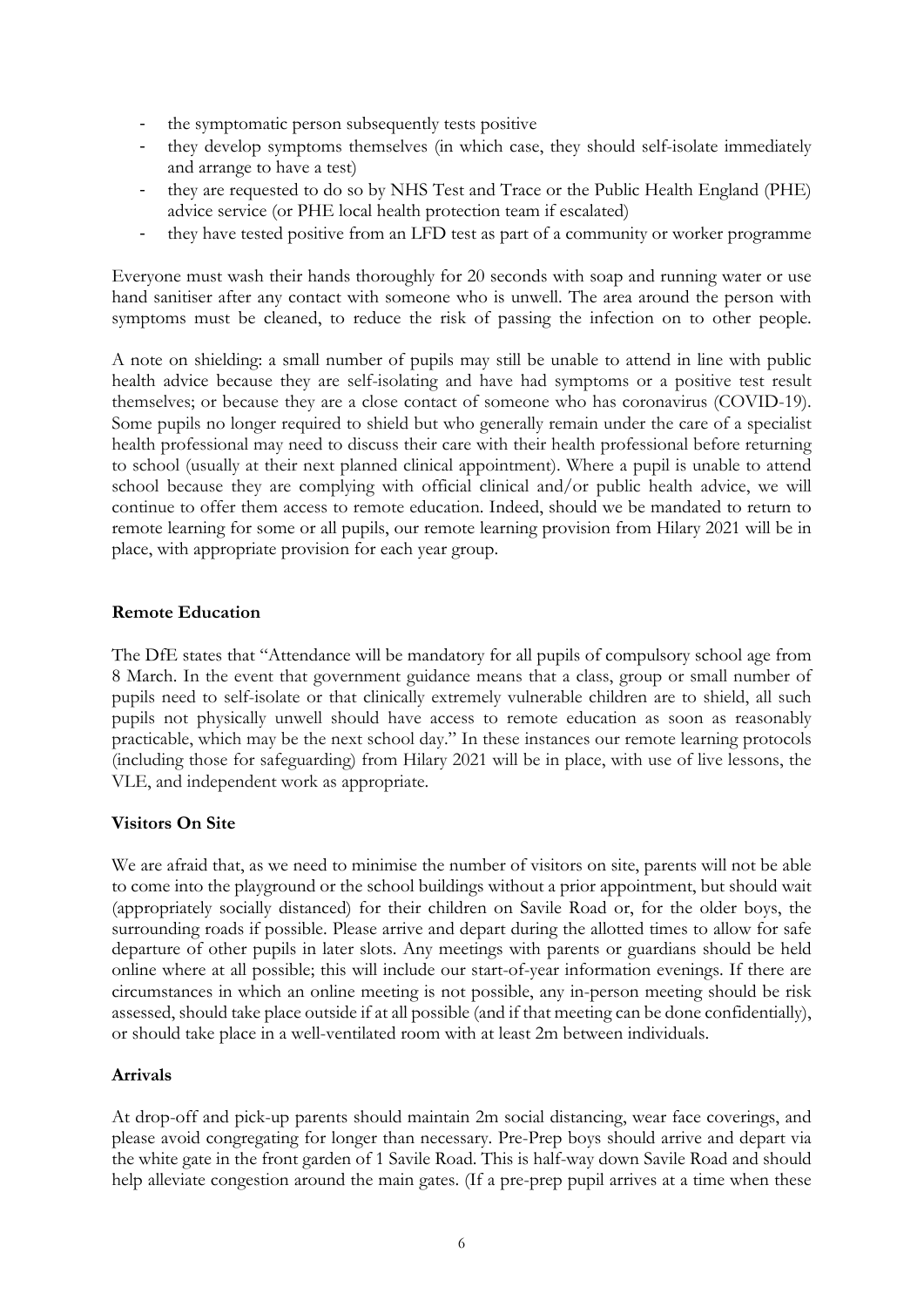gates are closed, then of course it is ok for them to use the main gates instead; pre-prep teachers will be available in their classrooms from 8am as usual if parents simply cannot manage the times below.) Years 3-8 should continue to arrive at the main entrance. The main traffic gates will be opened, so long as there is adequate supervision, to ease arrival and departure of pupils. If pupils arrive before 8.00 it is vital that they remain supervised by a parent or guardian off-site, queuing with appropriate social distance on Savile Road, until a member of staff arrives to let them in, supervising hand washing and giving any further instructions. On arrival, boys should head straight to their form rooms. Hands should be washed/sanitised on arrival and departure.

*Prep* 8.00-8.10: Years 7 and 8 8.10-8.20: Years 5 and 6 8.20-8.30: Years 3 and 4

*Pre-Prep* 8.30-8.35: Year 2 8.35-8.40: Year 1 8.40-8.45: Reception

We understand that some families have work schedules with urgent commitments which mean that they are unable to follow these timings. We can accommodate this, with advance notice, and on the understanding that any boy arriving outside of their bubble's allotted time should take extra care to stay 2m away from other pupils not in their bubble and should wait in their year groups, supervised in the playground, until their form room opens officially.

# **Departures**

We have to be realistic about the efficacy of a staggered departure from school, with lessons inevitably finishing at slightly different times and different pupils being more efficient about getting ready to go, but we do want to ease congestion at the gate and on Savile Road by aiming for a somewhat staggered departure.

On departure, unless the boys have an after-school activity or rehearsal, they should leave school immediately into the care of their parent or guardian. If they do not have their final lesson in their form room, bags and belongings should be assembled during afternoon registration and taken with the boys for afternoon lessons. Departure from school should then happen from this final lesson, not via the form room. To ease congestion at the gate please depart as soon as your son has appeared.

Please avoid causing congestion at the school gate, and do please allow plenty of space for parents/guardians to access the gate safely to pick up their child. The younger boys especially should **not** be encouraged to cross the road to meet their parent/guardian without being accompanied. While there is a temptation to stand in the road itself while waiting, please be aware that Savile Road still has a good number of cars on it, and we need to remain vigilant that the boys remain very careful of road safety.

*Pre-Prep* 3.05: Reception 3.15: Year 1 3.25: Year 2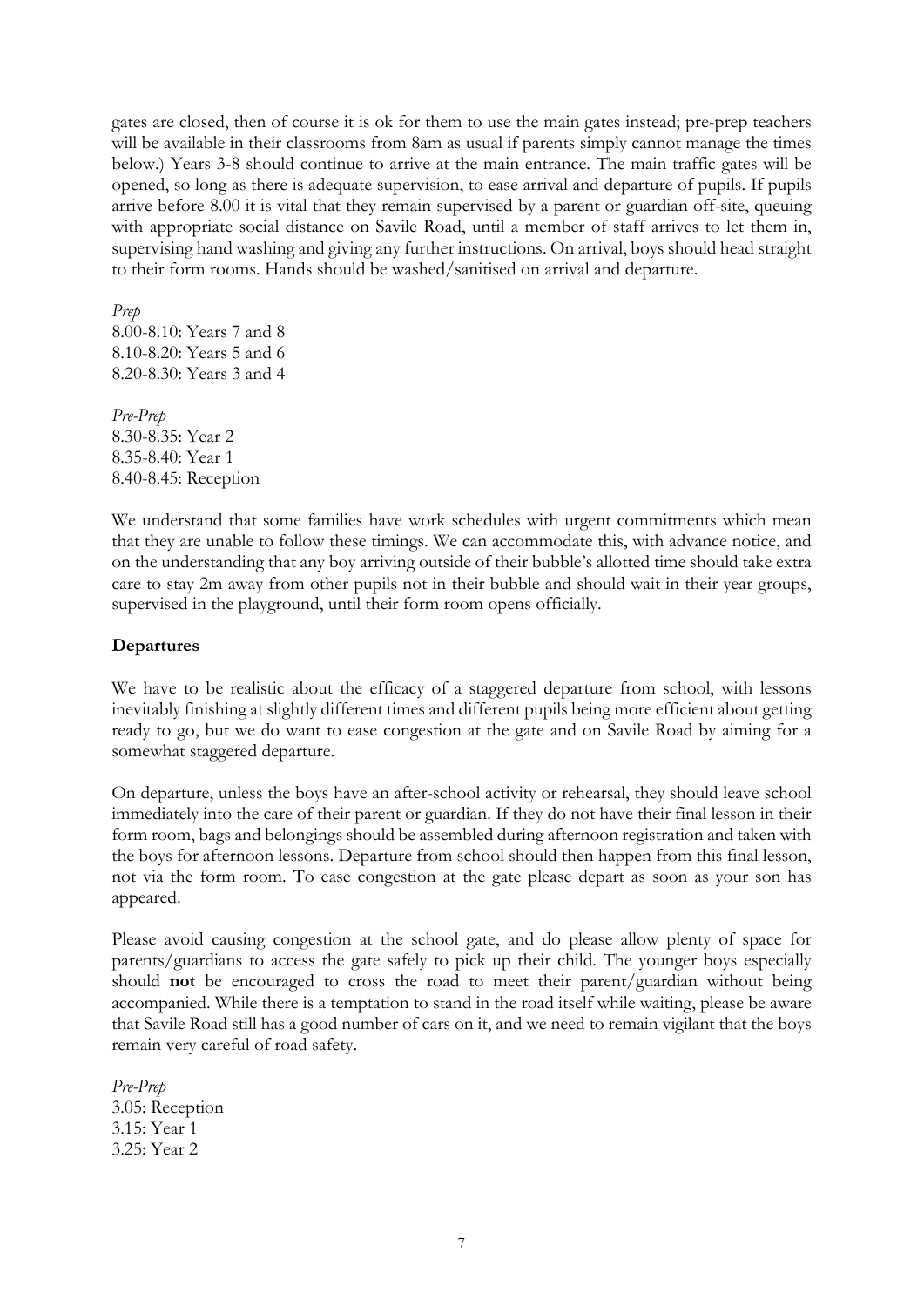*Prep* 3.45: Years 7 and 8 3.50: Years 5 and 6 3.55: Years 3 and 4

Boys waiting for an activity should do so in their year group bubbles in the playground.

# **Activities**

Because we are maintaining the integrity of the year group bubbles as much as possible, the activities programme, which is offered as part of the school's educational provision, has been recalibrated to still allow activities to go ahead, but without intermingling of year groups. We understand that this may lead to some reduced activities, and disappointment if boys cannot sign up for the activities they are especially excited about, but for the moment we need to prioritise the DfE's guidance about 'bubbles'. To benefit from specialist teaching and/or supervision, it may be that, with an appropriate risk assessment, we can run some activities in which a small number of boys from different year groups are present in the activity but sufficiently distanced, in a large wellventilated or open-air venue, with no contact between the year groups. These activities are also available as part of our wrap-around care provision where it is 'reasonably necessary to support [parents or guardians] to work, seek work, undertake education or training, attend a medical appointment or address a medical need or attend a support group'. Mr Bradley will be in touch to clarify which activities will be available to which year groups.

## **Chorister Practices and Services**

Mr Quinney will be in touch with chorister families to outline plans for chorister rehearsals and services. In addition to the DfE guidance, the New College Chapel risk assessment takes into account Church of England guidance, government regulations on religious services, and guidance on 'safer singing'.

## **School Uniform**

We will be returning to school in full uniform; boys should arrive in sports kit on their Games days (with blazer). The staff dress code will also resume.

## **Breaktimes and Lunchtimes**

Each year group will have a designated area in which to play in their year group 'bubbles'. Intermingling between bubbles should be minimised. Because of this, we are afraid that the tuck shop and eco committee shop will not be able to operate at break or lunchtimes. Please therefore ensure that your son has a sufficiently filling snack to get him through to the staggered lunchtimes below.

## **Dining**

Food preparation is undertaken with strict hygiene rules and kitchen staff wearing masks and disposal gloves. They will wear perspex face shields during face-to-face serving of food.

Pre-Prep: hot meals will be plated and delivered to pre-prep classrooms on tray trolleys 11.30 onwards. A choice of dessert will also be taken over.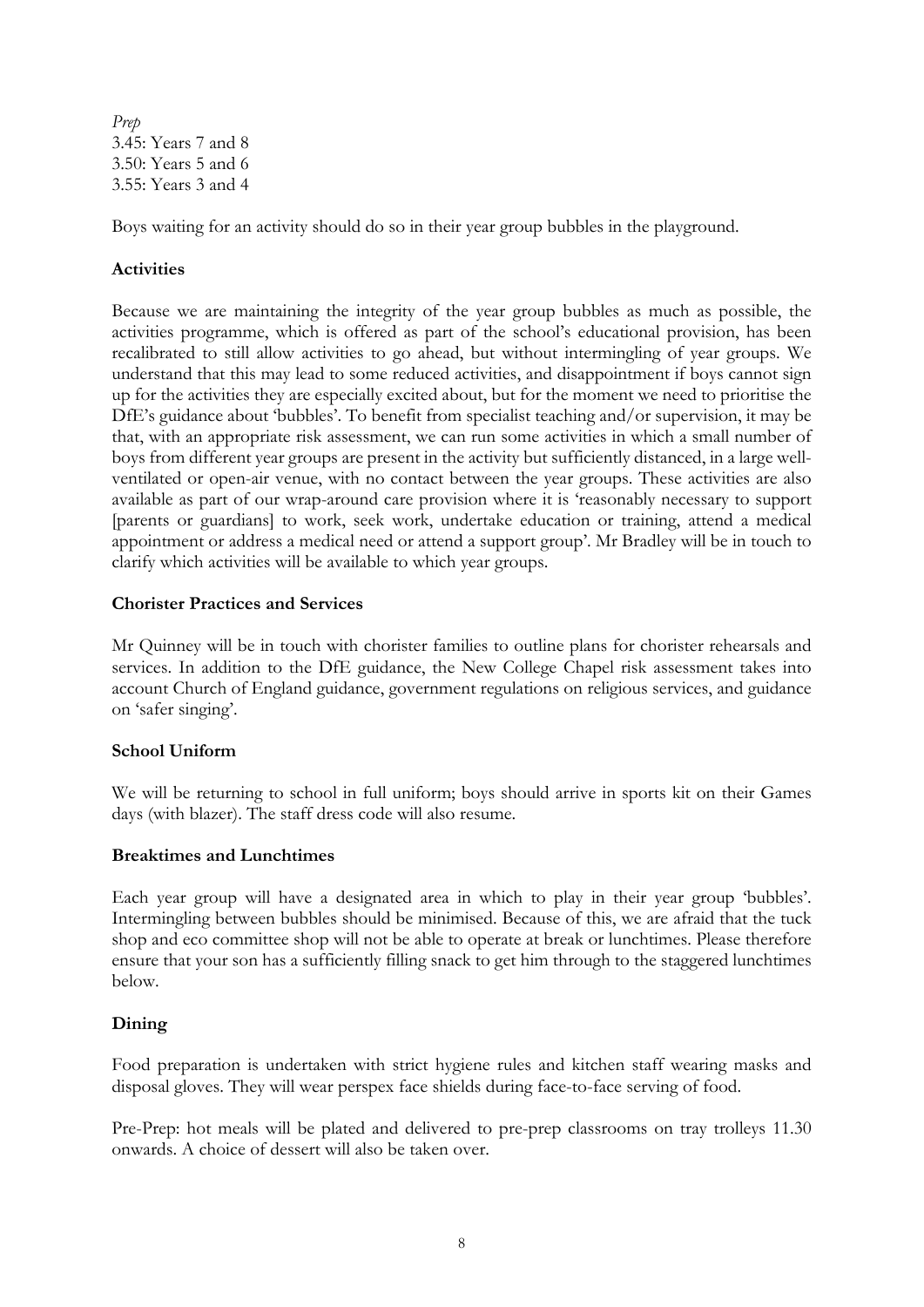Years 3-8 will dine, in staggered sittings, in the dining room. The tables will be cleaned between sittings and there will be perspex dividers to enable face-to-face sitting.

|           | Packed      | 11.50-12.10 | $12.10 -$ | $12.30 -$ | 12.50-13.10 | 13.10-13.30 |
|-----------|-------------|-------------|-----------|-----------|-------------|-------------|
|           | lunch       |             | 12.30     | 12.50     |             |             |
| Monday    |             |             |           |           |             |             |
| Tuesday   |             |             |           |           |             |             |
| Wednesday | $4$ and $3$ |             |           |           |             | (PSHCEE)    |
| Thursday  |             |             |           |           |             |             |
| Friday    |             |             |           |           |             |             |

NB. Boys will have hot lunches on their games days with timings arranged to allow sufficient time for digestion before heading to field. The packed lunches will be provided by school.

There is space for six members of staff to dine at any one time, socially distanced and divided by perspex dividers, on the tables closest to the fireplace. Between 11.50 and 12.50 priority should be given to colleagues who have activities at 13.00.

# **Academic Lessons**

The DfE has announced that "All teachers and other staff can operate across different classes and year groups in order to facilitate the delivery of the school timetable." The normal timetable and teaching thereof can therefore resume on site from 8 March 2021. Staff should stay at the front of the class, and 2m away from pupils and other colleagues, as much as is practicable. There is the understanding that this is not always going to be possible with younger pupils.

Due to the relatively small number of pupils on site, and the number of lessons which happen in form rooms (especially up to Year 5) there is not very much intermingling of bubbles in corridors between lessons. The DfE has stated that "passing briefly in the corridor or playground is low risk". To minimise this further, boys should not queue outside classrooms for the foreseeable future, but should enter the classroom in silence once the teacher is ready and stand behind their desks in silence ready for the lesson to begin. It is especially important that lessons start and end promptly to avoid unnecessary waiting in communal areas. To remove any potential disruption to the boys' learning, the timetable, structure and content of lessons will continue as normal. Classrooms will be arranged with forward-facing desks and boys sitting side by side. Rooms should be well ventilated, with extra clothing layers used for staff and pupil comfort if necessary. However, fire doors and main doors (especially those on keypad locks) MUST NOT be propped open, due to H&S and safeguarding issues.

Extra hand sanitiser dispensers have been installed outside classrooms and in corridors to facilitate further sanitising of hands between lessons. Soap and warm water are always available in washroom areas too. While classroom resources can be used within a bubble, sharing of equipment in lessons (or other items around school) should be kept to an absolute minimum – boys should bring in and remember their own equipment when at all practicable. If resources are shared they should either be washed before further use or placed out of the way for 72-hour 'quarantine' before re-entering circulation, especially if that shared use is between bubbles. This applies to sports equipment as well. Perspex screens have been installed on teachers' desks. The VLE remains available for use, while hands should be washed thoroughly before and after touching pupils' books (e.g. for marking). Pupils may bring in essential items, including lunchboxes, hats, coats, books, stationery (including glue and scissors), mobile phones (handed in as usual), and school bags, though we ask families to limit the number of items the boys bring in to school, keeping them to a minimum.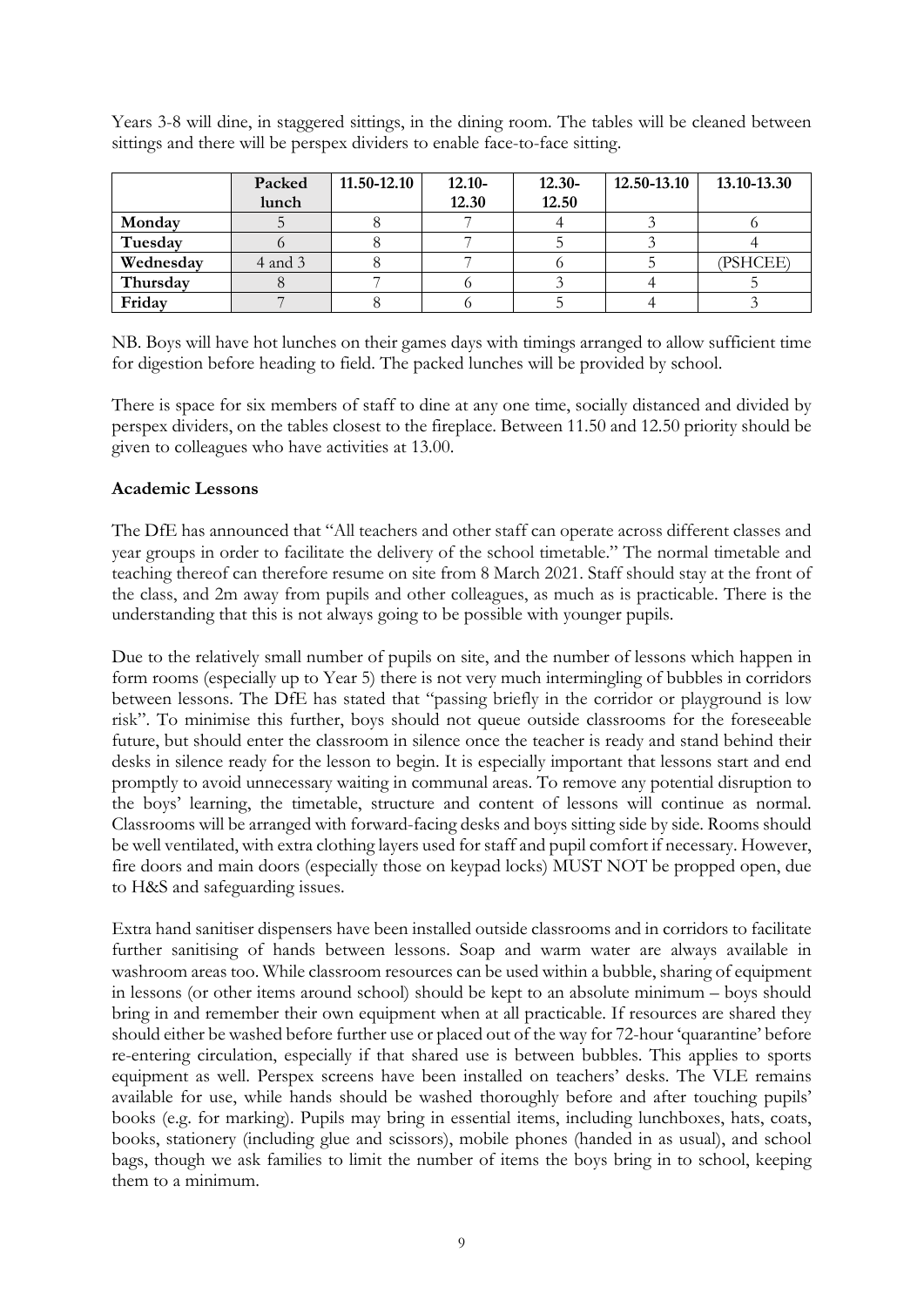It is possible that some pupils may have progressed further than others during the lockdown period and others may need extra support when they return to classroom-based lessons. All teaching colleagues are expected, as is always the case with differentiation and Assessment for Learning, to take this into account and to plan, teach and support accordingly. The LECCO will also be attentive to any extra SEND or emotional support that some pupils may require.

## **Pastoral Care**

We will resume our on-site Wellbeing (PSHCEE) lessons on Wednesday afternoons, following our usual curriculum. Some boys may be nervous about returning to school after a prolonged period of remote learning, and we will reassure them what measures have been put in place to keep them and others safe and happy. We will also aim to keep our routines as consistent with normal schooling as possible, even if there have to be some tweaks to conform to DfE guidelines. As always, our team of form tutors/assistant form tutors, Deputy Head Pastoral, School Counsellor – and, indeed, all staff – will be on hand to monitor the boys' wellbeing and to act accordingly. If parents notice any particular wellbeing issues with their sons during this time, as ever please do not hesitate to get in touch with us.

# **Toilets**

While DfE guidance says that different year group bubbles can use the same toilet areas, we wish to minimise this as much as possible. Except in an emergency, then, Pre-Prep should use their designated toilets; Years 3-4 should use the toilets between their two form rooms; Years 5-6 should use those opposite the music practice rooms at the bottom of the Year 5-6 stairs; Years 7-8 should use those opposite the Year 7 form room in the 1903 building. Boys should make sure they go to the toilet at the beginning of breaktimes, to reduce the need to return to the building later in the break. (They will be able to do this if necessary, of course.) These areas will be cleaned regularly.

## **Assemblies and Chapel**

Assemblies will take place 8.30-8.45 Monday to Friday, with the exception of Wednesdays and some Fridays, which will be devoted to form time. Chapel will take place on Wednesdays at 10.00- 10.30. These will all be via Zoom, with the boys assembled in their separate form rooms. The assembly and chapel rotas, and guest speakers, will continue as normal and all boys and colleagues will attend 'virtually'. Certificates, other awards and birthday cards will be handed to form tutors to distribute in form time.

## **Games Lessons**

The DfE advises the following: "Schools have the flexibility to decide how physical education, sport and physical activity will be provided whilst following the measures in their system of controls. Pupils should be kept in consistent groups, sports equipment thoroughly cleaned between each use by different individual groups, and contact sports avoided." We are permitted to "hold PE lessons indoors, including those that involve activities related to team sports, for example practising specific techniques, within your own system of controls. For sport provision, outdoor sports should be prioritised where possible, and large indoor spaces used where it is not, maximising natural ventilation flows (through opening windows and doors or using air conditioning systems wherever possible), distancing between pupils, and paying scrupulous attention to cleaning and hygiene … External facilities can also be used in line with government guidance for the use of, and travel to and from, those facilities." With regards to team sports we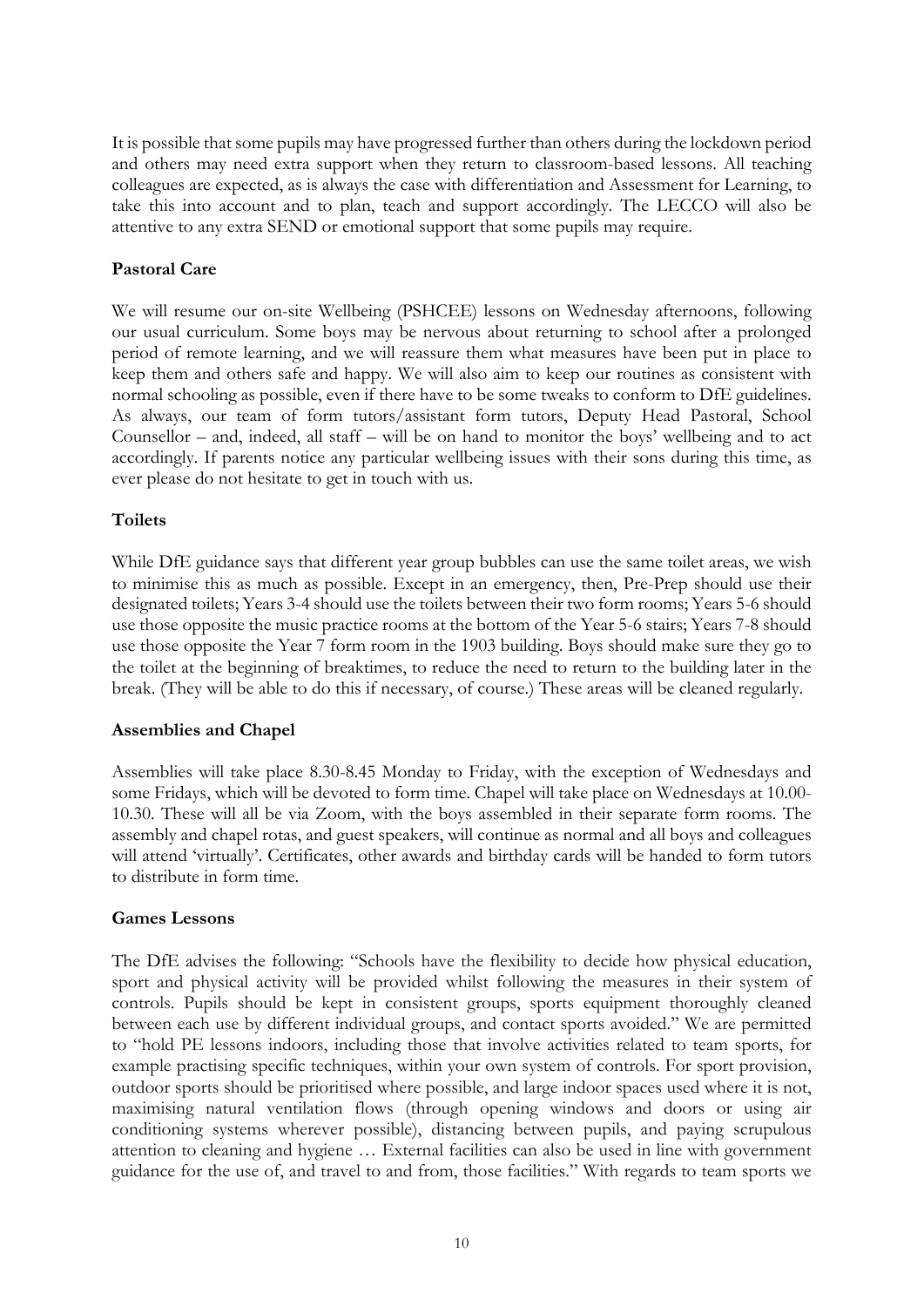"should only consider those sports whose national governing bodies have developed guidance under the principles of the government's guidance on team sport and been approved by the government i.e. sports on the list available at grassroots sports guidance for safe provision including team sport, contact combat sport and organised sport events. Competition between different schools should not take place until wider grassroots sport for under 18s is permitted."

Boys will still have Games lessons, though with contact limited as much as possible and – so far as is possible – within their year group bubbles. It may be possible to have some drills or exercises arranged such that boys from different year groups are sufficiently far apart in the open air to allow shared specialist direction. Walking to and from field will be in year group bubbles, with sufficient distance between year groups to preserve the integrity of the bubbles, but close enough to allow for safe supervision. The sports hall has had bi-fold doors installed along the length of one wall, significantly increasing its ventilation.

For the remainder of Hilary, the boys will play a combination of hockey, basketball and tennis. For each of their games sessions they will need to bring trainers and full NCS games kit including tracksuit top, shin pads, gum shield and hockey stick. On Wednesday afternoons Years 5-8 will also need to bring football boots for a session on field. If boys have their own tennis rackets, then please also bring those along, however we do have enough on site that we clean thoroughly after each use if one can't be brought from home. Games lessons will be equally divided between the three sports to ensure each year group has a fair allocation of each sport in order to make good progress in each area.

# **Aftercare**

The DfE guidelines allow for wraparound care, though this should only be used in an emergency, please, and only when 'it is necessary to support [parents or guardians] to work, seek work, undertake education or training, attend a medical appointment or address a medical need or attend a support group'. By necessity, aftercare provision will require supervision of boys from different year group bubbles. While precautions will be taken to keep boys from those bubbles separate, the fewer boys we have in aftercare, the easier it will be to maintain the integrity of those bubbles. Parents should notify us, if at all possible, in advance if they intend to make use of aftercare provision.

# **Library & Media Room**

The library and media room will be accessible to one year group at a time, on set break and lunchtimes. Surfaces will be cleaned between each year group and the existing book quarantine system will continue to be in place. NB. Years 3 and 4 have extra library time through specified library lessons on their timetable.

# **Individual Music Lessons & Saturday Morning School**

The music department has carried out a full separate risk assessment for individual music lessons. The vast majority of these will be able to go ahead on-site, with safety provisions in place. As with individual music lessons, we are keen for Saturday Morning School to go ahead, with some possible recalibration of the instrumental groups so as to maintain year group 'bubbles' as much as we can. All activities will be risk-assessed alongside DfE guidelines. Mr Neal will be in touch with the relevant families with more details.